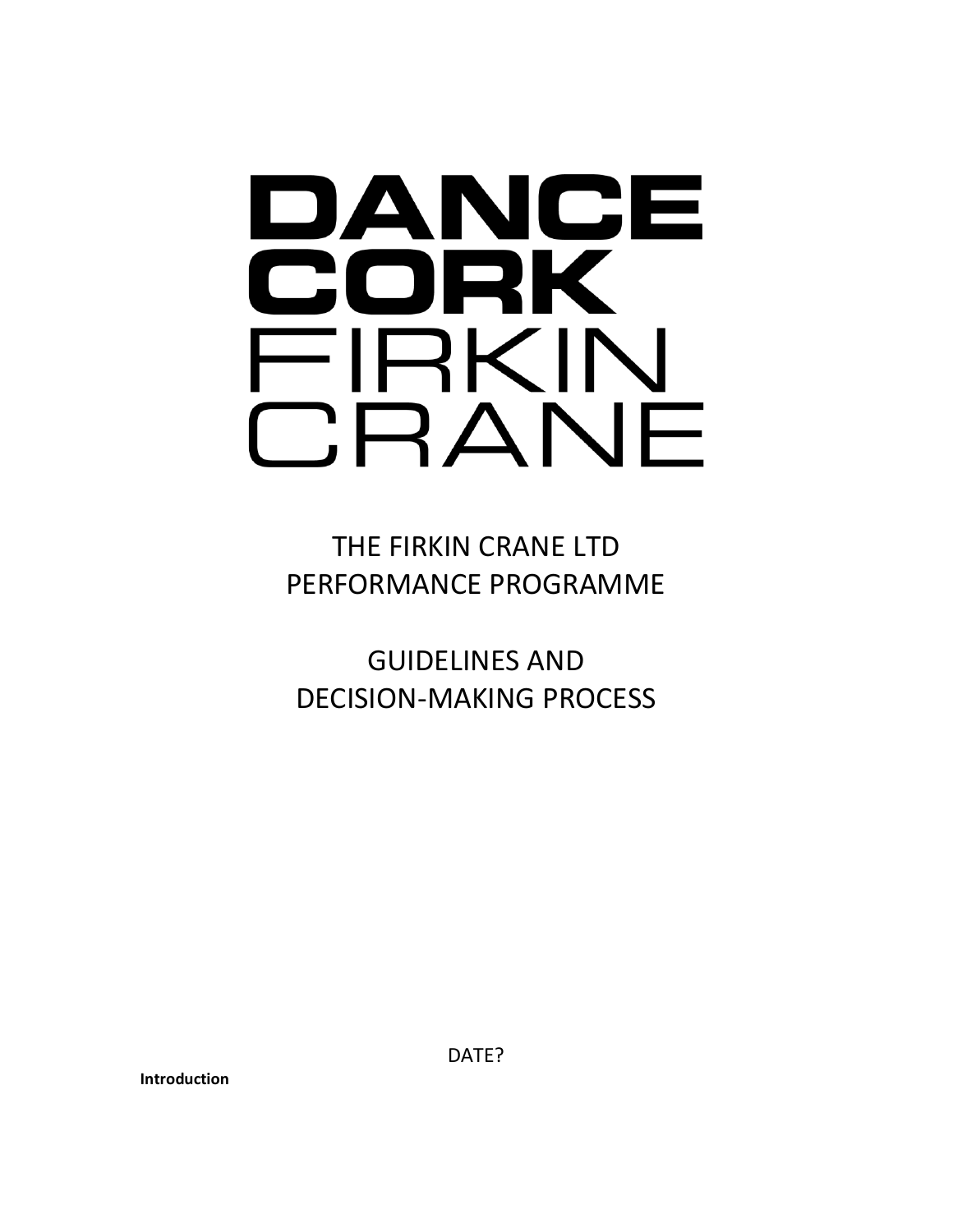Firkin Crane aims to present work of professional and emerging as well as local, national and international dance artists. Performances may be invited, a co-production, a co-presentation with local festivals (e.g. Midsummer Festival), touring company or other. With one of its main goals being to present the highest standards in dance performance the Firkin Crane also encourages the possible

## **What Firkin Crane provides**

Firkin Crane provides the following resources for performance companies:

- Full **technical specification** for the performance space (details available on request).
- **Studio space** for rehearsals and company class.
- **Box office, front of house and full technical support staff.**
- Access to **administrative facilities** (i.e. printer, internet and telephone)
- **Accommodation** Firkin Crane operates the local "Jack Lynch House", a resource for visiting artists comprising a 3-bed self-contained accommodation (this is subject to availability and possible minimal cost dependent on the financial structure of visit agreed with the Firkin Crane).
- **■** Marketing in consultation with the performing dance artists / companies an appropriate, cooperative marketing campaign. See *Marketing Template* for further details.
- Access to a wide range of **audio-visual equipment** (training provided where necessary). At all times Firkin Crane will work in partnership with the performing dance artists/companies to ensure the maximum mutual benefit for the performance.

## **Selection criteria**

- **EXALLE FIRE A** Firkin Crane aims to support performing dance artists and companies that:
- Present work to the highest possible standard.
- Welcome a consultative or collaborative engagement with Firkin Crane.
- Facilitate at least one of the following: open daily class, a master class, pre / post performance Q & A, specialised workshops and/or lecture or demonstrations.
- **E** Engage in an evaluation element for self-analysis and resource feedback to the Firkin Crane for its continuing development.

## **Financial arrangements**

While the circumstances and details of each performance contract will vary, Firkin Crane usually works from the following financial structure.

- 1. Box office split
- 2. Minimum guarantee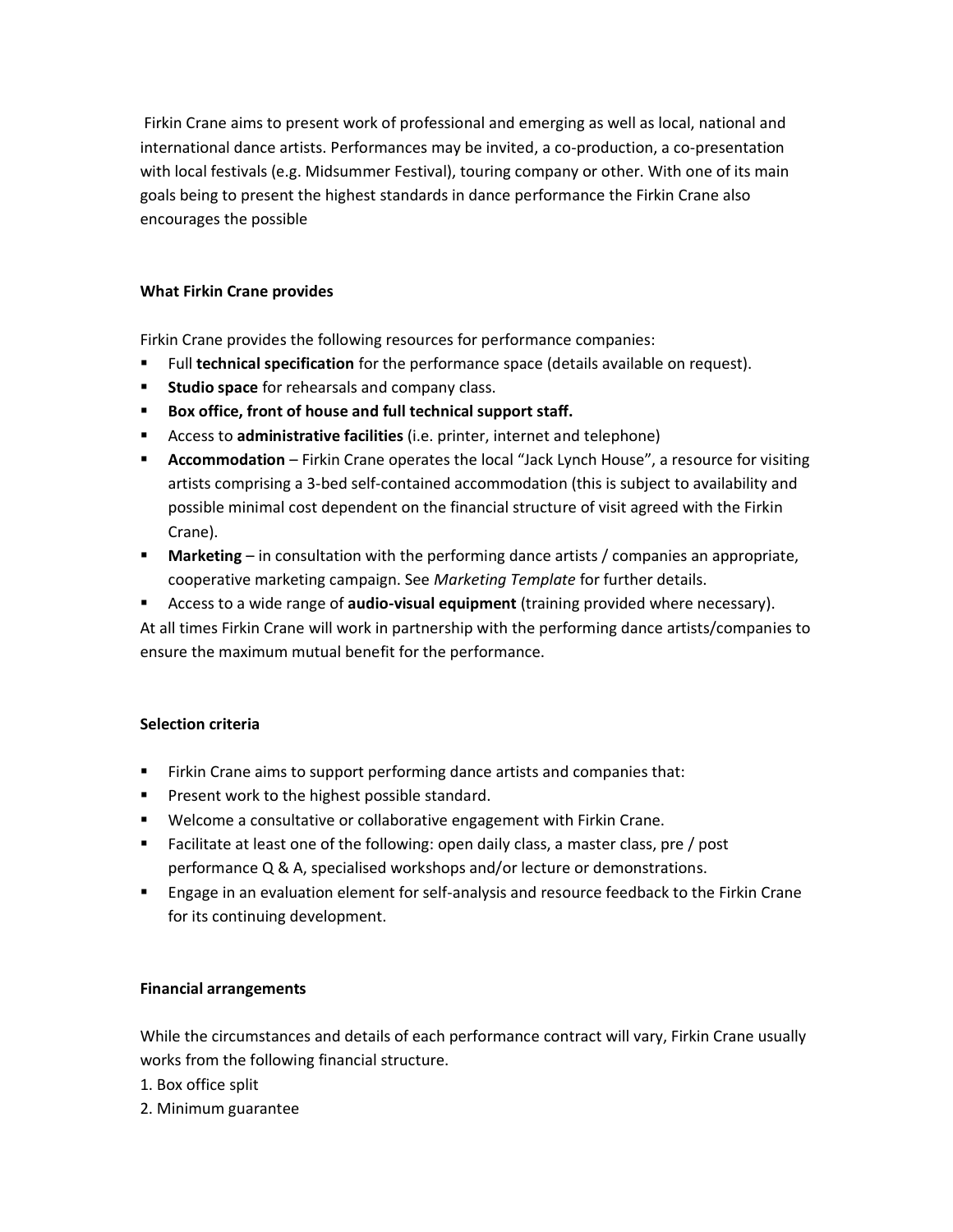- 3. A combination of the above
- 4. A rental charge.

## **Date line**

Firkin Crane will consider proposals throughout the year.

#### **Checklist**

All proposals need to be submitted in writing and should include:

- Contact details, including email, for the touring manager
- Information on the dance artist/company.
- **■** Information on the performance including tour schedule.
- **EXEDENTIFY Information on any accompanying activities, e.g. specialist workshops, masterclass.**
- Online link to sample of the work being performed.
- Confirmation that the marketing requirements can be met.

#### **Marketing and press kit requirements**

Presenting companies will be asked to complete a marketing form. Information asked for will include the following:

- Press release
- Reviews and press coverage
- Poster, flyers (quantities needed vary depending on length of run)
- Text on posters to include dates and times
- **•** Performance and company photographs in a usable electronic format
- Broadcast quality footage (if available)
- Online link to segment of performance (if available)
- Information regarding age appropriateness / show warnings
- Any particular wording that may be required on any additional publicity material created by the Firkin Crane e.g. mandatory credits (funding, photography etc).
- Company and individual biogs
- Confirmation of availability of company for promotional photos, interviews etc.

# **For more information**

Please contact Andrea Stapleton, Dance Administrator [andrea@firkincrane.ie](mailto:andrea@firkincrane.ie) 021 4507487